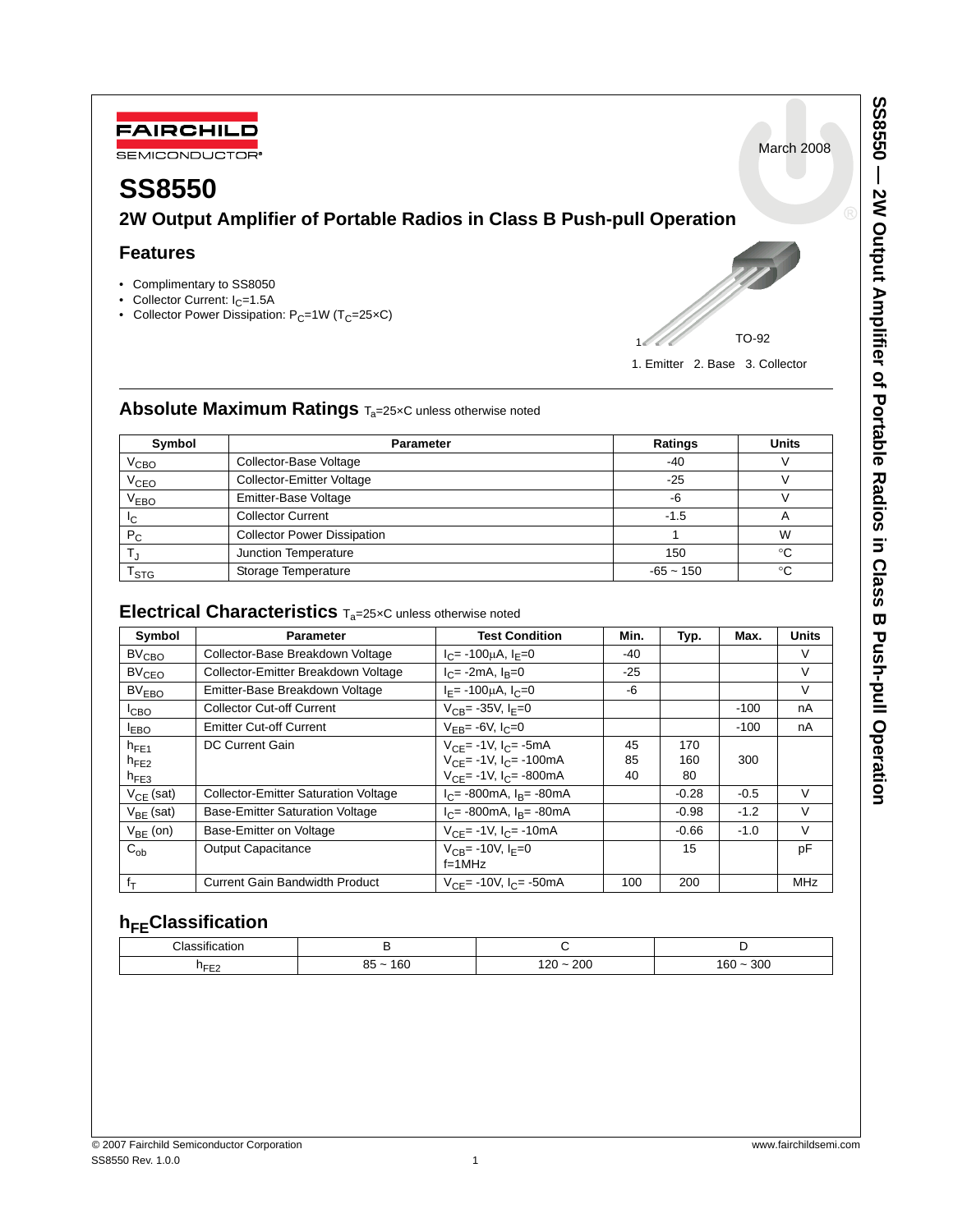SS8550 – Features **SS8550 — Features**